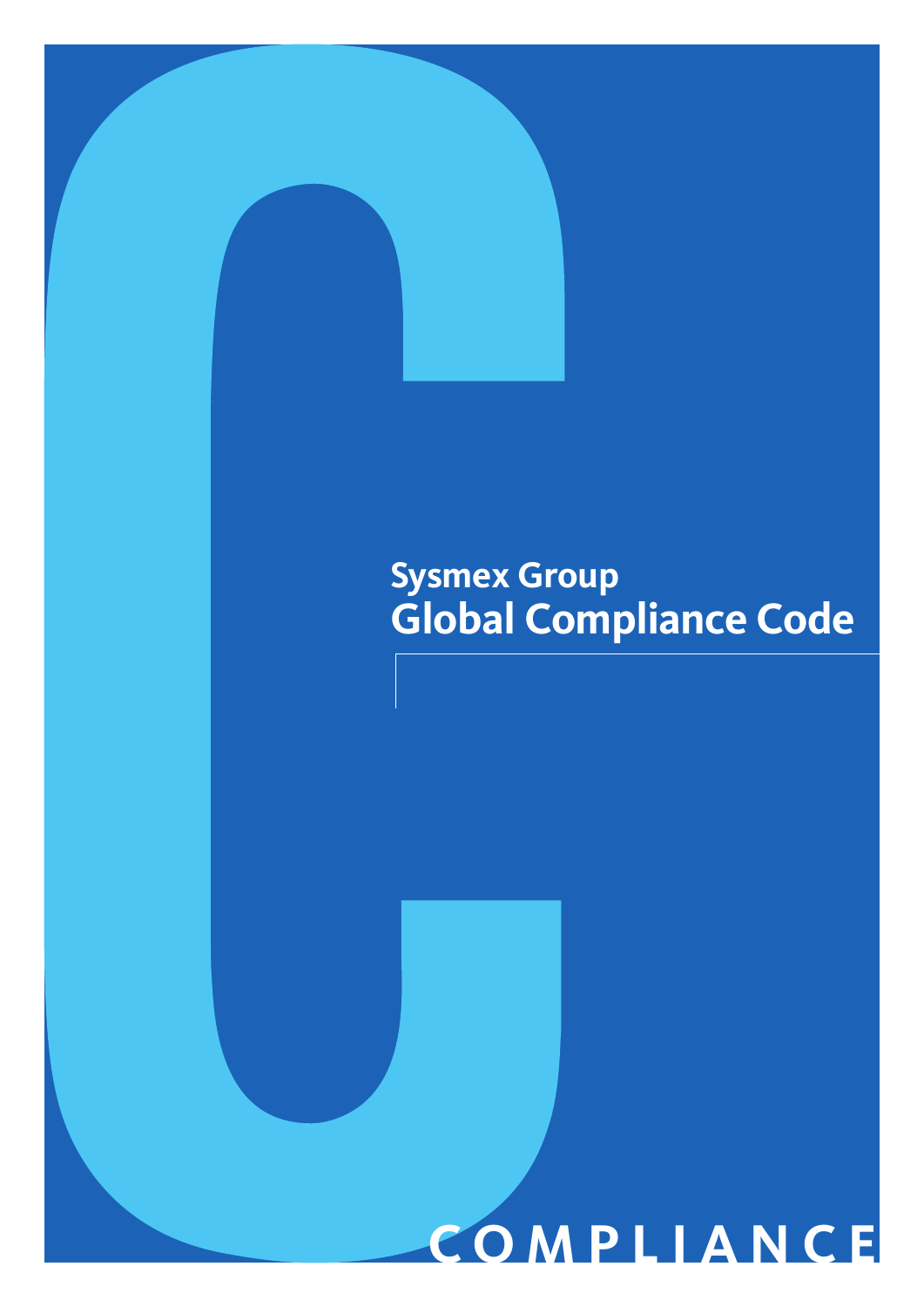# 1. Ensuring the Safety of Our Products and Services to Customers

In all our corporate activities, we shall make it a matter of priority to provide our customers with safety and security in the operation and use of our products and services.

#### 1-1 Providing safe/high-quality products and services to customers

Every Officer/Employee shall abide by all applicable laws and regulations related to safety in each country and region of operation, provide products and/or services of superior safety and quality, and ensure thorough compliance with current quality control standards. We shall put the highest priority on the safety and security of customers, rather than such factors as delivery time or cost savings.

#### 1-2 Providing safety information to customers

Ļ

L

To secure the safe use of our products by customers, Group Companies shall provide adequate labels and proper explanation of the use of our products or services, including any risks.

## 1-3 Taking prompt and appropriate action in case of accidents/incidents

In the event that an accident/incident is reported involving the use of our products or services, every Officer/Employee shall take prompt and appropriate action by putting the highest priority on the safety of customers and preventing any additional harm resulting from the accident/incident. We shall then implement fact-finding investigations, disclose and properly report the discovered facts to appropriate internal and external parties, inquire into the root causes of the accident/incident, and take prompt corrective actions in order to prevent recurrences.

#### 1-4 Appropriate handling of data

In order to maintain and improve the safety, quality and reliability of our products and services, data related to such products and services, including but not limited to master and quality records in the manufacturing process, maintenance and service records of instruments, clinical trial and regulatory process data, and data supporting primary or applied research shall be handled in a manner maintaining data integrity and consistent with generally accepted industry practices, without falsification, unwarranted selective exclusion or deliberate modification to purposefully alter the conclusions to be drawn.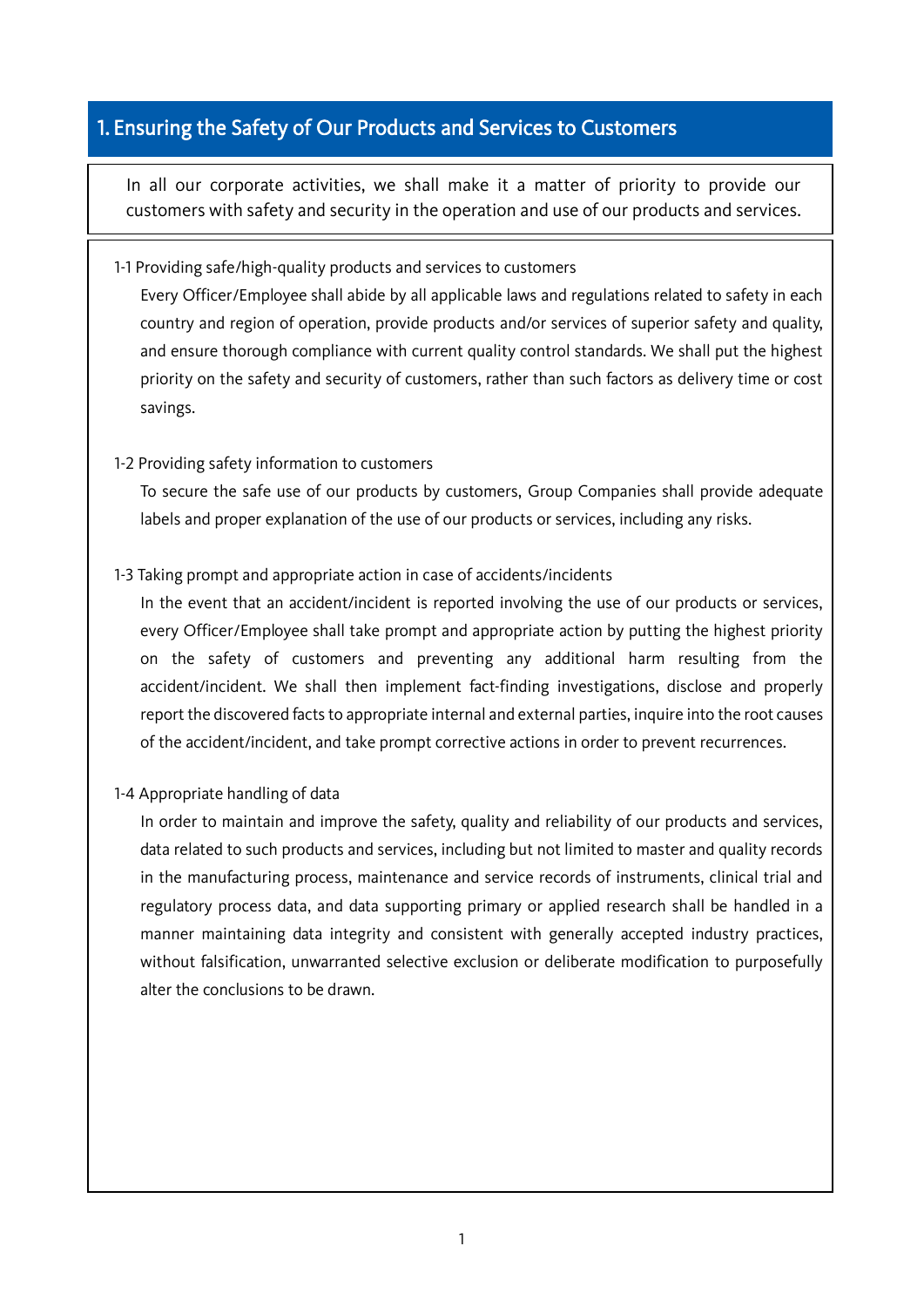#### J 2. Promoting Fair Dealing and Free Competition

We shall comply with all applicable laws and regulations of each country and region concerning the promotion of fair and free competition, deal fairly with all our customers and other business partners and conduct transactions under appropriate conditions. In addition, in relation to other companies in the same business, we shall not illegally, dishonestly or unreasonably restrict their business, nor shall we defame them.

# 2-1 Fair dealing with customers

 $\overline{\phantom{a}}$ 

2-1-1 Appropriate advertising

In advertising and promoting our products or services, we shall not make false, unjustified, or exaggerated statements or claims.

## 2-1-2 Prohibition of improper gifts, prizes or cash awards

We shall comply with all applicable laws and regulations, and shall not provide excessive or unjustifiable gifts, prizes or cash awards in the course of our business activities.

## 2-1-3 Prohibition of provision of excessive services

We shall comply with all applicable laws and regulations, and shall not provide any company benefits, labor and other services that are excessive and unreasonable in the course of our business activities.

## 2-1-4 Restriction of provision of trial-use products

When providing products as a part of the Group Company's promotion of those products in order to confirm operating specifications and/or evaluating customers' reactions to the external appearance, quality, effectiveness or safety of the products, the quantity of the provided products shall be limited to the extent necessary for the purpose.

#### 2-1-5 Restriction of loaner products

When providing customers or business partners with no-charge loans of products, the purposes, protocols, reasons, and duration of such loans shall be confirmed beforehand in a written document containing all such information, and provision of such products shall be limited to the minimum absolutely necessary under the agreed-upon protocol.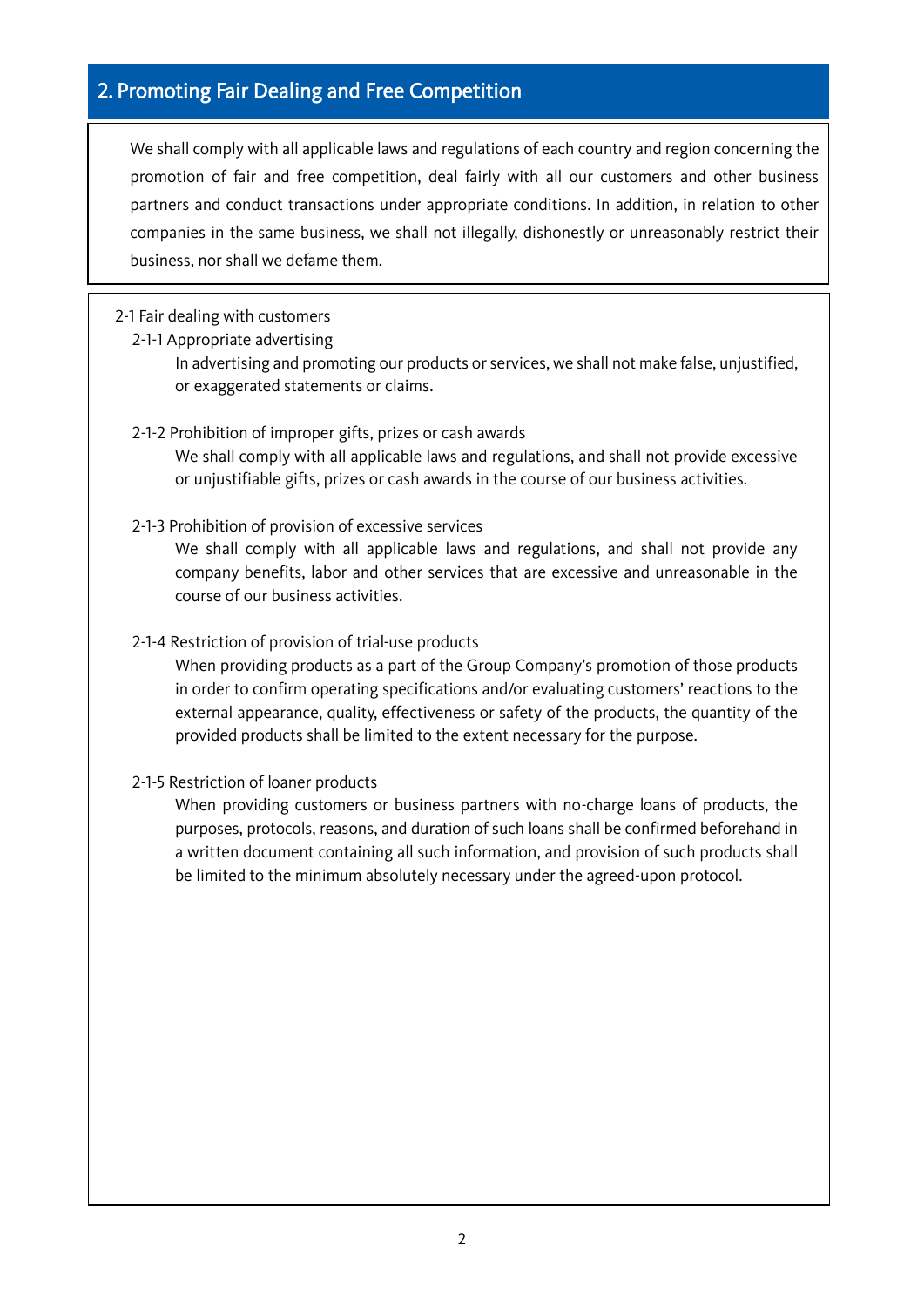# 2-2 Fair dealing with business partners

 $\mathsf{I}$  $\mathsf{I}$ 

2-2-1 Prohibition of arrangements for maintaining resale prices

No instructions and/or pressure of any kind shall be used to unlawfully bind distributors and/or outlet stores ("distributors and dealers") to maintain resale prices of our products or services in violation of applicable laws.

## 2-2-2 Prohibition of transactions involving unjustifiable binding

No actions shall be taken to unreasonably bind distributors and dealers by pressuring or prohibiting them from representing other product lines, including competitors of the Group Company, or restricting discounting for the purpose of maintaining resale prices of our products or services, in violation of applicable laws.

## 2-2-3 Prohibition of abuse of bargaining position

We shall not make illegal, unreasonable or unjustifiable demands on business partners by imposing conditions that are severely disadvantageous to them, or coerce acceptance of our terms and conditions by abusing our bargaining position.

## 2-2-4 Prohibition of refusal to trade and tie-in sales

We shall not unreasonably refuse trade with business partners, or require business partners to purchase a product or service, upon selling other products or services.

## 2-2-5 Fair selection of business partners

In selecting business partners, we shall compare terms and conditions such as quality, price, delivery time, managing conditions, etc. in an objective and nondiscriminatory manner to decide the business partners best suited to us.

# 2-2-6 Prohibition of forced purchase demands and reciprocating transactions

We shall not coerce procurement of products or services by Group Companies in exchange for transactions involving the purchase of products or services from Group Companies as a collateral condition when dealing with procurement sources.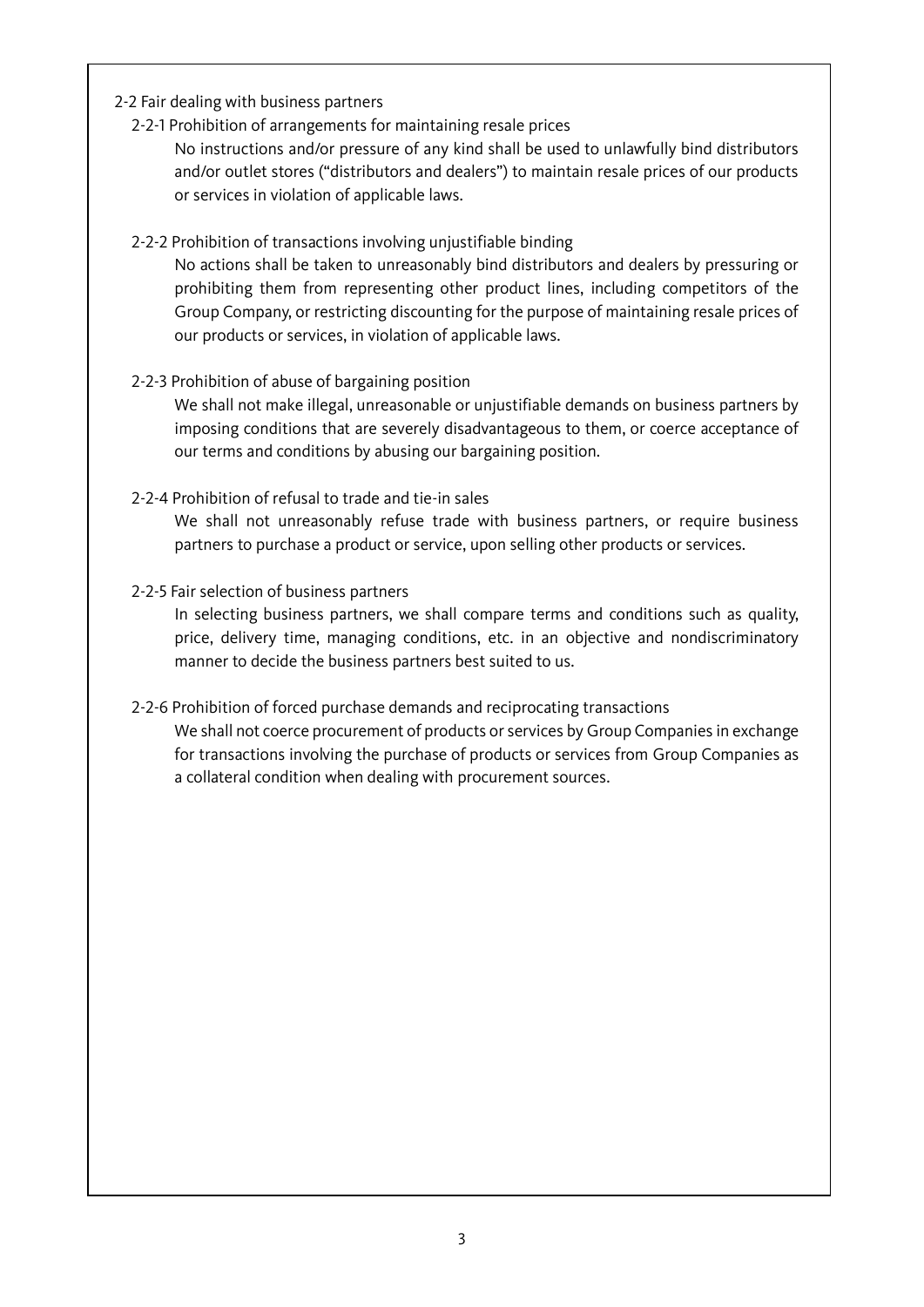- 2-3 Prohibition of unfair trading limits and unfair competition
	- 2-3-1 Prohibition of unfair trading limits

 $\mathsf{I}$  $\mathsf{I}$  $\mathsf{I}$  $\mathsf{I}$  $\mathsf{I}$ 

In compliance with applicable competition/anti-trust laws and regulations, Group Companies shall not form a cartel, by making any arrangement or agreement with the competitors which contains unreasonable restraint on the prices of products or services, distribution channels, or other terms and conditions for the distributions. Further, we shall not engage in any bidrigging, including discussions with other competitive bidders regarding any aspect whatsoever of the terms or contract prices of the bid.

2-3-2 Prohibition of discussed arrangements within trade groups or associations

If any participant at a meeting of a trade association or industry body makes remar ks on matters prohibited by competition law, such as unreasonable restraint on price s of products or services, distribution channels, or other inappropriate terms and co nditions, Officers/Employees who are present shall explicitly decline further participat ion in the meeting and immediately leave the meeting, making sure such departure is expressly recorded and documented.

2-3-3 Prohibition of unjust low-price sales

We shall not impede fair competition by selling products or services at unjustly low prices to exclude competitors.

# 2-3-4 Prohibition of acts of unfair competition

We shall not engage in acts of unfair or unlawful competition by obtaining and/or using trade secrets of other companies acquired through illegal or unfair means, or by making false or misleading statements to induce misunderstanding among customers, regulators, or the public.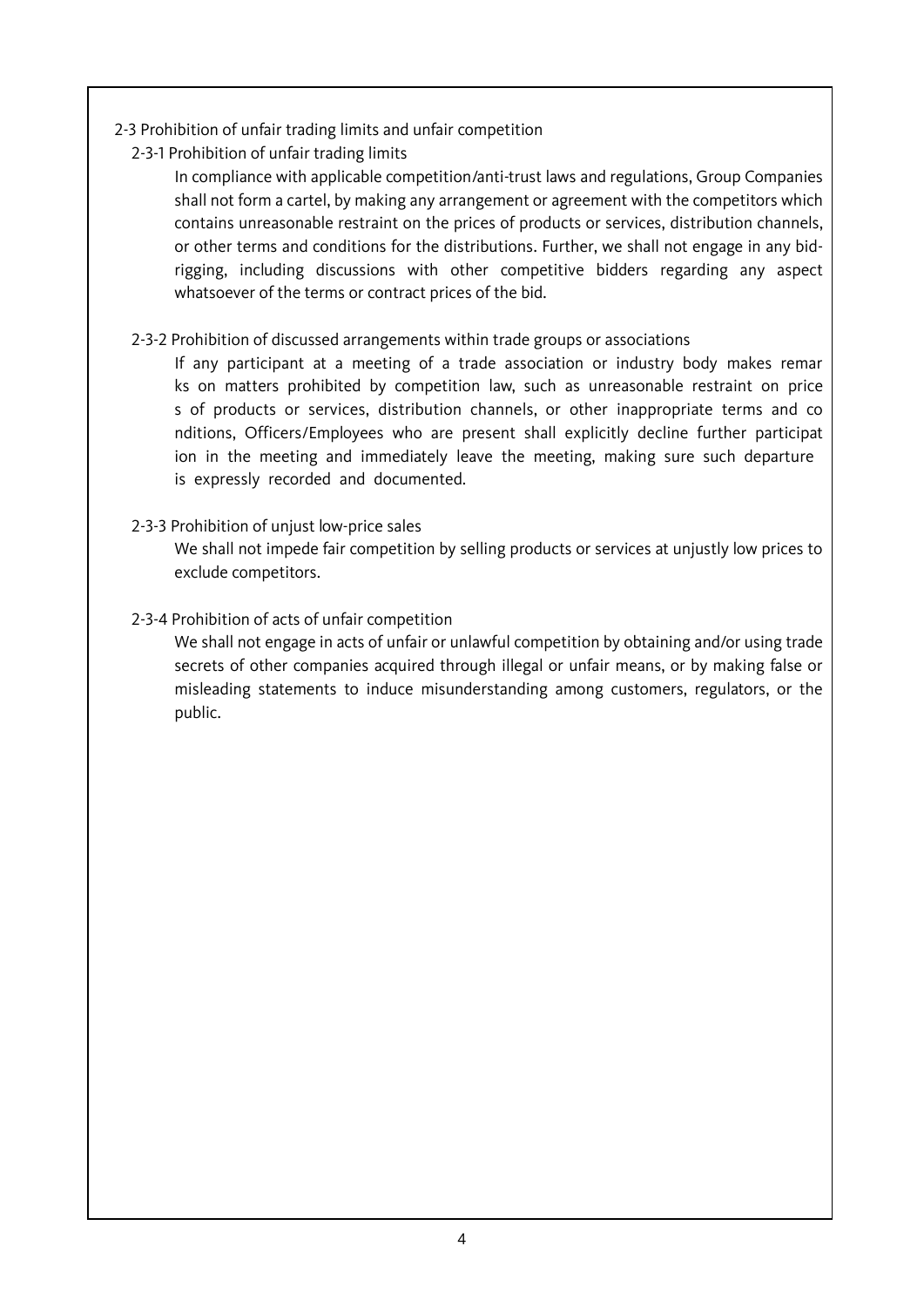# 3. Fair and Proper Information Disclosure and Exercise of Complete Information Control

Our corporate information, such as our Group's financial condition and business activities, shall be disclosed in a fair, prompt, correct, and clear manner in accordance with applicable laws and regulations, and we shall exercise strict control over confidential information collected through our business activities so as not to infringe the rights of third parties.

# 3-1 Proper disclosure of material information

 $\overline{\phantom{a}}$  $\overline{\phantom{a}}$  $\overline{\phantom{a}}$  $\overline{\phantom{a}}$ ſ I I I I I I I I I I I I I I I I I I I I I I I I I I I

I I I I

Only authorized Officers/Employees of the Group Company shall publicly disclose information related to our business, operations or financial performance that may potentially affect the price of shares issued by the Company ("Material Information"), and such disclosure shall comply with laws and regulations related to securities dealings and other regulations that stock exchanges set forth for the proper and timely disclosure of Material Information.

# 3-2 Positive disclosure of corporate information in general

Information that is not Material Information or otherwise applicable to stock exchange disclosure regulations or other laws and regulations, shall be released in a fair and prompt manner to improve awareness and understanding among investors and the media of the Group's management and the company's business operations.

# 3-3 Proper management of trade secrets

In compliance with applicable securities laws, Officers/Employees shall exercise strict care in handling trade secrets (including undisclosed Material Information) of Group or of other companies obtained in the course of their work and shall appropriately and rigorously manage to separate the Group's information from that of other companies, and shall not, regardless of the method or medium or whether orally or in writing or via e-mails or social media, disclose such information to third parties or use such information for purposes other than business purposes in violation of internal rules without obtaining proper prior written permission. Further, Officers/Employees shall not disclose or use the trade secrets of the Group or other companies that come to their knowledge in the course of their work without prior permission, even after their separation from the Group.

# 3-4 Protection of personal information

 business purpose, except under court or other governmental orders. Personal information of individuals or customers obtained, accessed, or collected in the normal course of our business shall be treated in compliance with applicable privacy laws and regulations, and we shall not, regardless of the method or medium or whether orally or in writing or via e-mails or social media, without the prior written consent from the individual or customer, disclose such information to third parties nor use it other than for its intended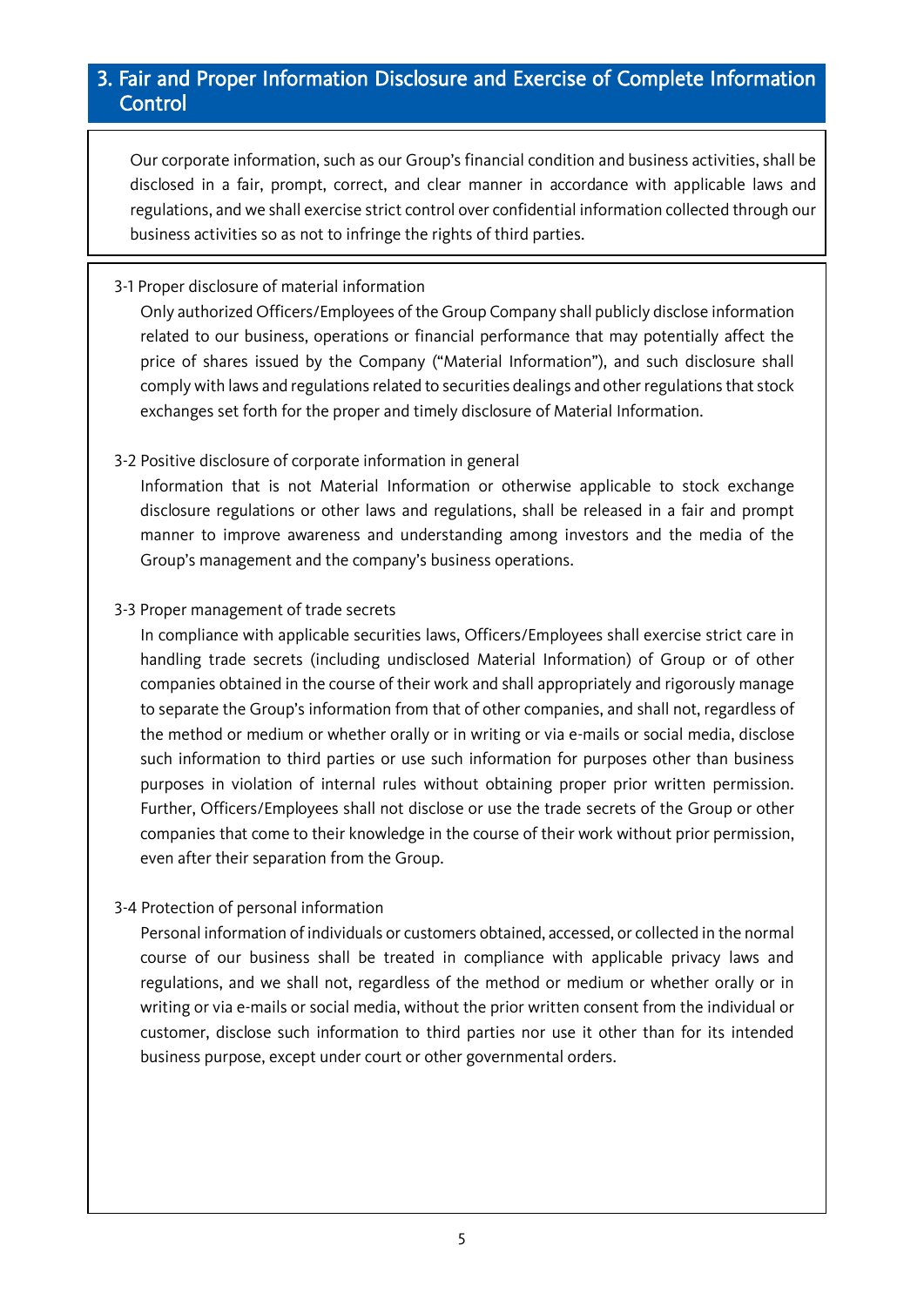# 4. Implementation of Appropriate Research and Development Activities

When carrying out research and development, we shall protect the dignity, privacy, and human rights of trial subjects, and shall comply with applicable laws and regulations to carry out our research activities in accordance with high ethical standards.

## 4-1 Preparation of test data

I L I

> When carrying out tests for research and development purposes, we shall not fabricate, falsify or plagiarize research data and shall maintain high ethical standards. In addition, we shall comply with applicable laws and regulations, and we shall prepare accurate data on which the efficacy, effectiveness and safety of our products can be accurately judged.

# 4-2 Respect for human rights of trial subjects

When handling human-derived specimens or clinical and genetic information, we shall comply with applicable ethical guidelines to protect the dignity and human rights of the trial subjects. Further, we shall take all reasonable and available precautions to protect personal information.

## 4-3 Proper management of living modified organisms

When carrying out genetic modification experiments, we shall comply with applicable laws and regulations and take all appropriate efforts to thoroughly carry out safety management to ensure that living modified organisms shall not affect natural environment.

## 4-4 Animal experiments

When conducting animal experiments, we shall comply with applicable laws and regulations related to animal protection, and we shall limit such experiments to a minimum by studying the use of alternative methods. When animal experiments are necessary, we shall take all reasonable steps to minimize the animals' pain.

#### 4-5 Proper handling of regulated substances

Regarding substances that are regulated under laws related to poisonous, deleterious, or hazardous materials, we shall comply with applicable laws and regulations.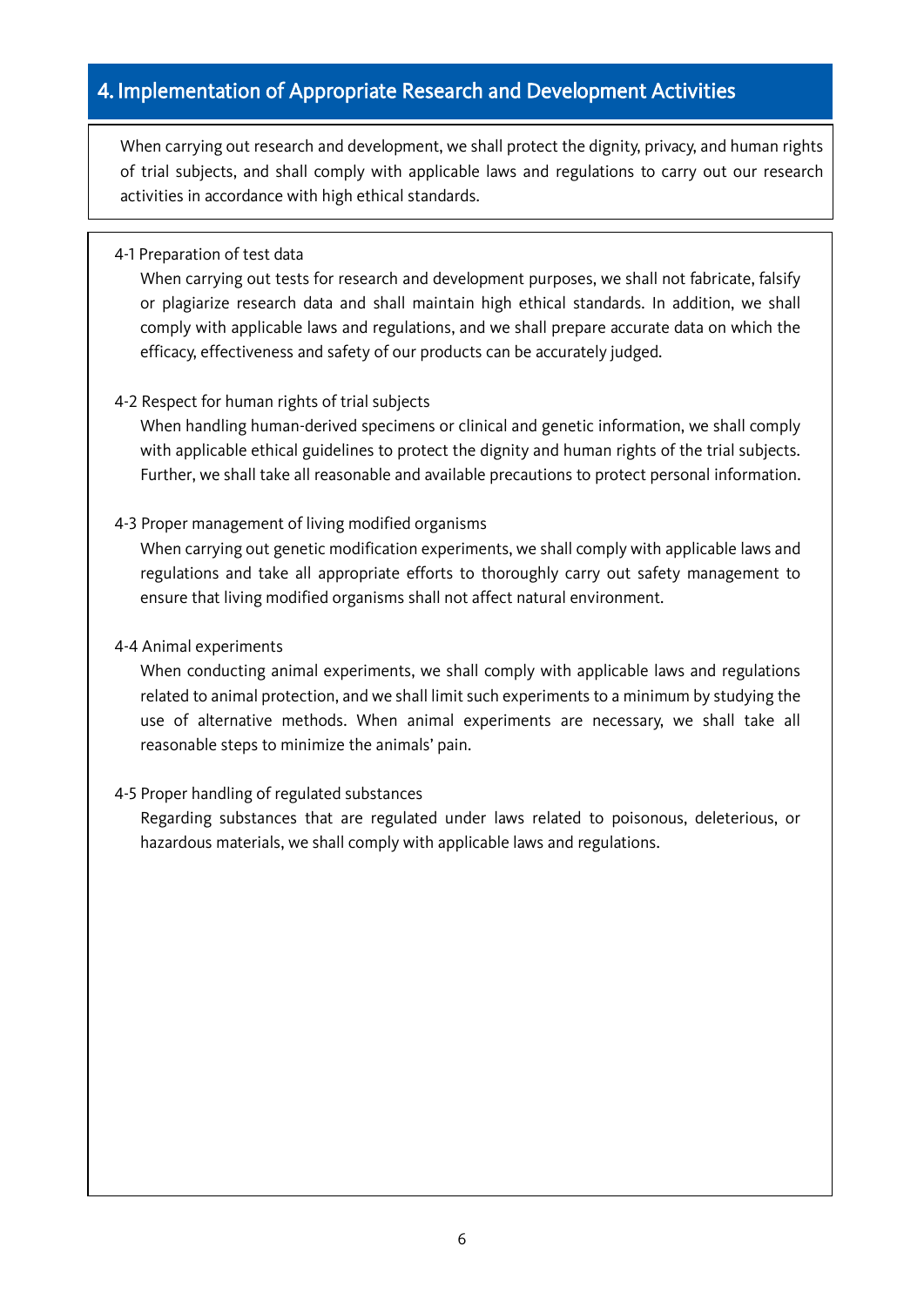# 5. To Respect Intellectual Property

We respect both the rights of our Group's intellectual property and the intellectual property of others. We shall not unlawfully acquire or use any confidential business information or the proprietary assets of others.

- 5-1 Respecting intellectual property rights We respect the patents, designs, trademarks and other intellectual property of others, and shall not use them without authorization.
- 5-2 Prohibition of illegal use of copyright-protected materials

We shall not illegally copy or use any copyright-protected works of third parties. When using information that can be easily obtained through networks such as the Internet, we shall pay proper attention so as not to infringe the rights of third parties.

5-3 Prohibition of illegal acquisition or use of trade secrets We shall not acquire or use trade secrets owned by third parties through illegal or improper means.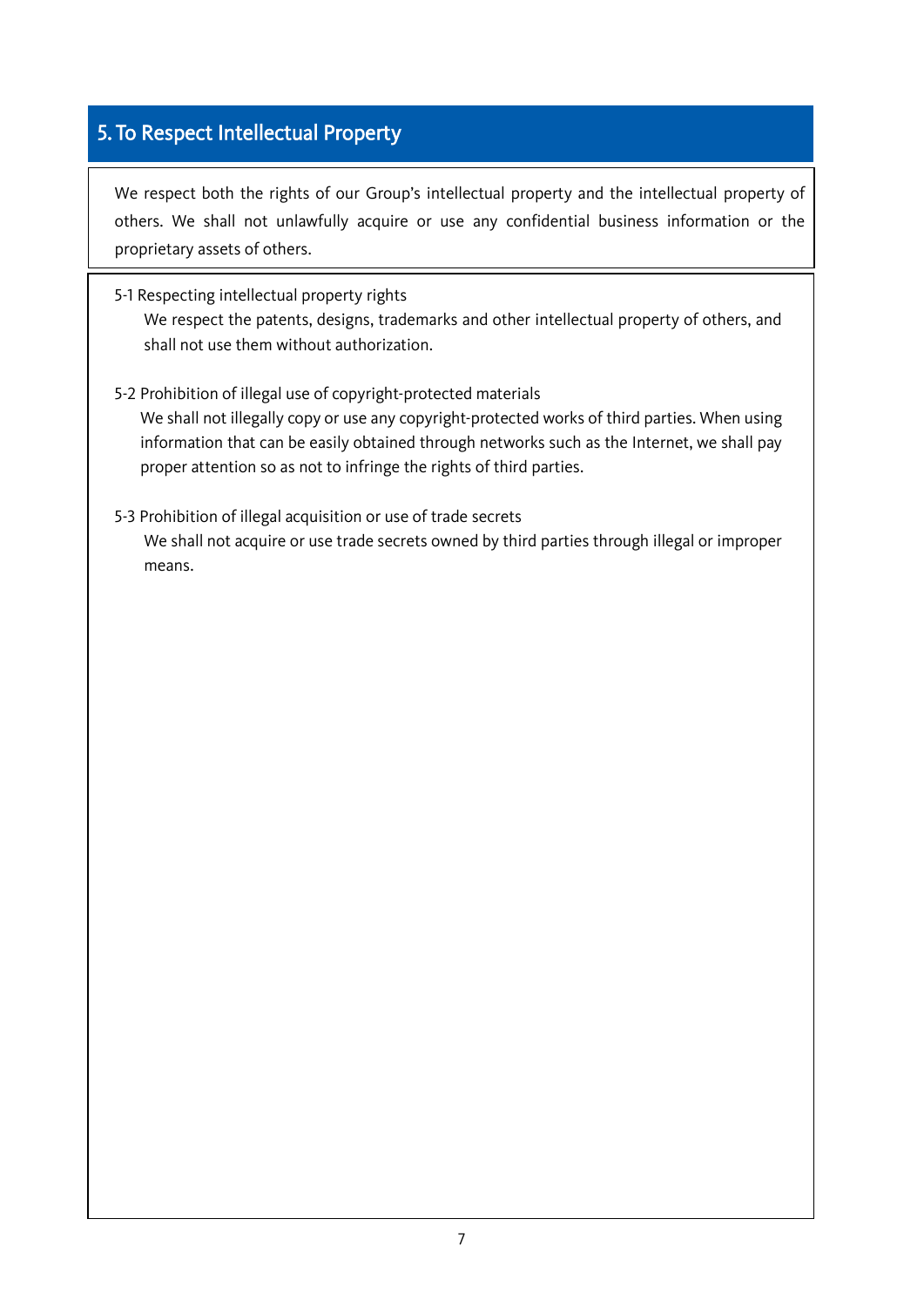# 6. To Maintain International Peace and Safety

I -<br>Г I I I I I I I I I I I I I I I I I I I I I I I I I I I I We shall comply with export-related laws and regulations, and shall not engage in any transaction which may impede the maintenance of international peace and safety.

- 6-1 Proper handling of controlled commodities and technologies We shall not export commodities or provide technologies to countries prohibited under applicable laws and regulations regarding security trade control.
- 6-2 Prohibition of transactions with embargoed countries We shall not deal with organizations or persons in countries designated as embargoed or sanctioned under applicable laws and regulations regarding security trade control.
- 6-3 Strict control of transactions with sanctioned parties

We shall not deal with parties listed as sanctioned parties under applicable laws and regulations under security trade control.

6-4 Strict control of purpose of transactions

We shall strictly control the export of commodities and technologies which have the potential to be used to develop or produce weapons.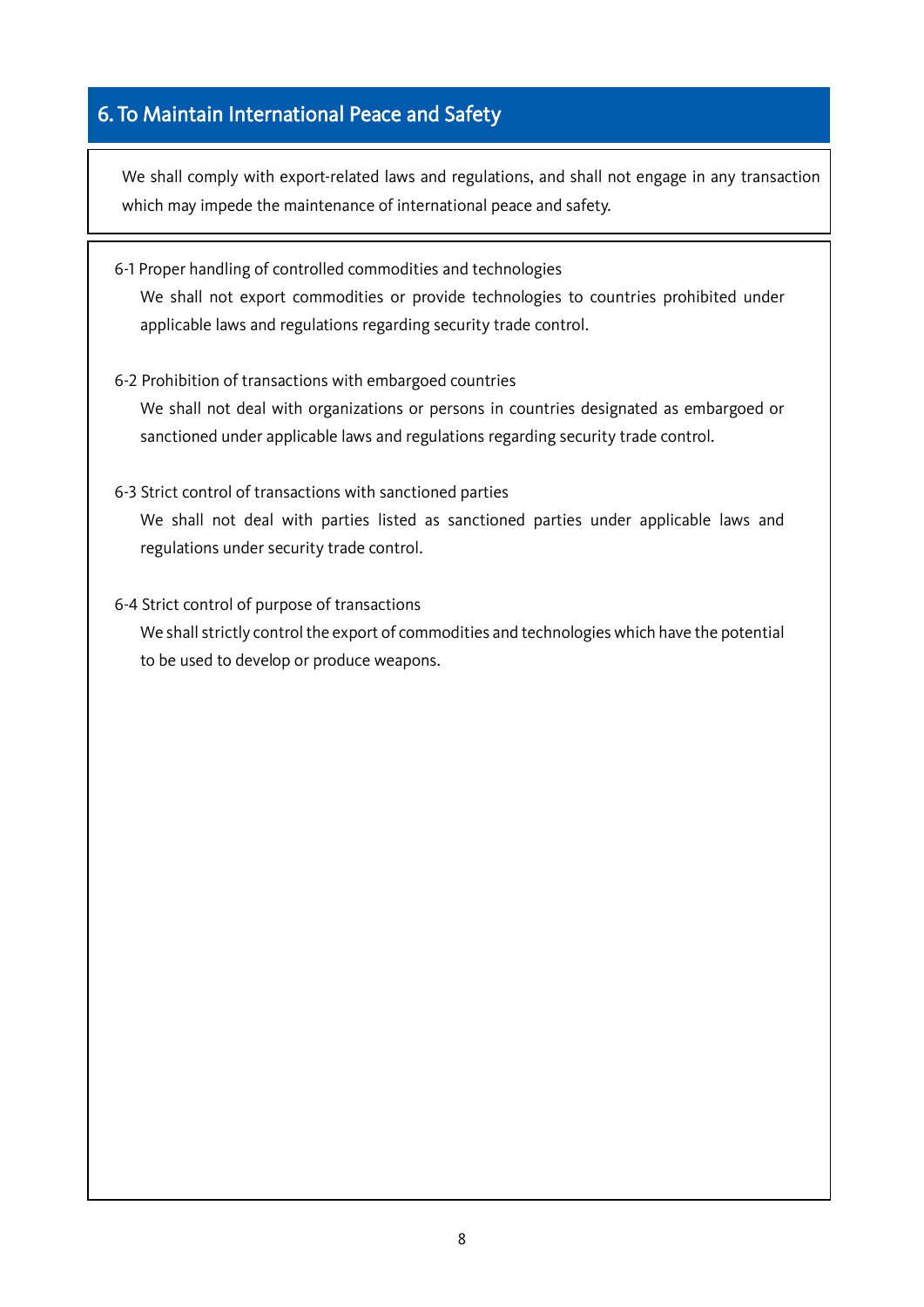We shall always apply the appropriate accounting procedures in accordance with accepted accounting standards and recognize the tax obligations set forth in applicable tax laws and accounting regulations and standards.

# 7-1 Appropriate tax return procedures

 $\mathsf{l}$  $\mathsf{l}$ 

> We shall comply with tax laws and regulations in applicable jurisdictions both domestic and foreign, acting on an appropriate interpretation of such laws and regulations in the conduct of our business. In transactions with foreign affiliated companies, we shall calculate the appropriate transfer prices in accordance with the OECD Guidelines and the transfer pricing tax system of each country and region, and make appropriate tax payments in each country respecting applicable tax treaties. Tax havens shall not be used solely for the purpose of tax avoidance or benefit.

# 7-2 Proper accounting procedures

We shall comply with all applicable tax laws, external accounting standards, and internal accounting procedures related to accounting entries of transactions such as sales and expenditures. Further, we shall maintain accurate and complete records of all slips, invoices, receipts, books, records, and other documents material to financial transactions.

# 7-3 Preparation of fair and transparent financial statements

We shall prepare and distribute financial statements that fairly and accurately reflect the financial performance of the company, and fully comply with International Financial Reporting Standards, applicable laws, regulations and accepted accounting standards.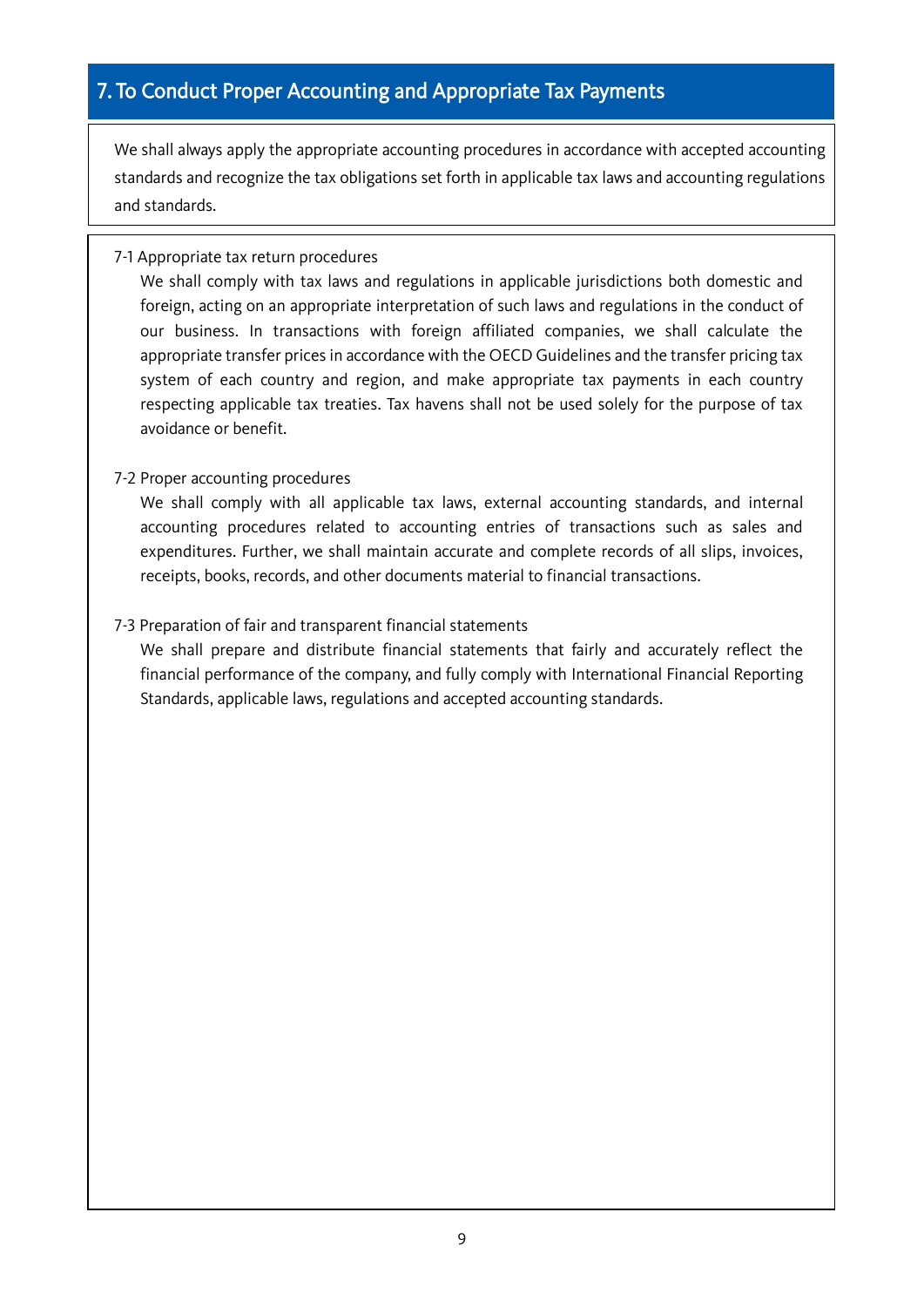# 8. To Respect Human Rights and to Improve Occupational Health and Safety

We shall support the Universal Declaration of Human Rights and Core Labour Standards, and respect fundamental human rights, and shall not commit acts such as discrimination or harassment. We shall also comply with applicable laws and regulations and endeavor to improve occupational health and safety. Further, we shall not commit any unfair labor practices against the personnel of the company.

#### 8-1 Prohibition of discrimination and harassment

We shall not discriminate on the basis of sex, age, nationality, race, origin, beliefs, religion, social status, lineage, illness, physical disability, sexual orientation, or gender identity, nor shall we behave in a manner that disregards the dignity of the person, which includes sexual harassment, abuse of authority or pregnancy discrimination.

#### 8-2 Privacy protection

We acknowledge the diverse values of people as individuals and shall respect their privacy. We shall not unnecessarily disclose private information we acquire in the course of our business to any third party, and shall not seek to unnecessarily obtain private information.

## 8-3 Prohibition of forced labor and child labor

We shall not detain any person against his or her will. We shall not hire persons below the minimum age of employment set forth by applicable laws or regulations.

# 8-4 Assurance of safety and health in the workplace

We shall comply with laws and regulations related to workplace safety and health to ensure every Officer/Employee works with peace of mind, and shall maintain and enhance the mental as well as the physical health of every Officer/Employee in a safe and comfortable working environment.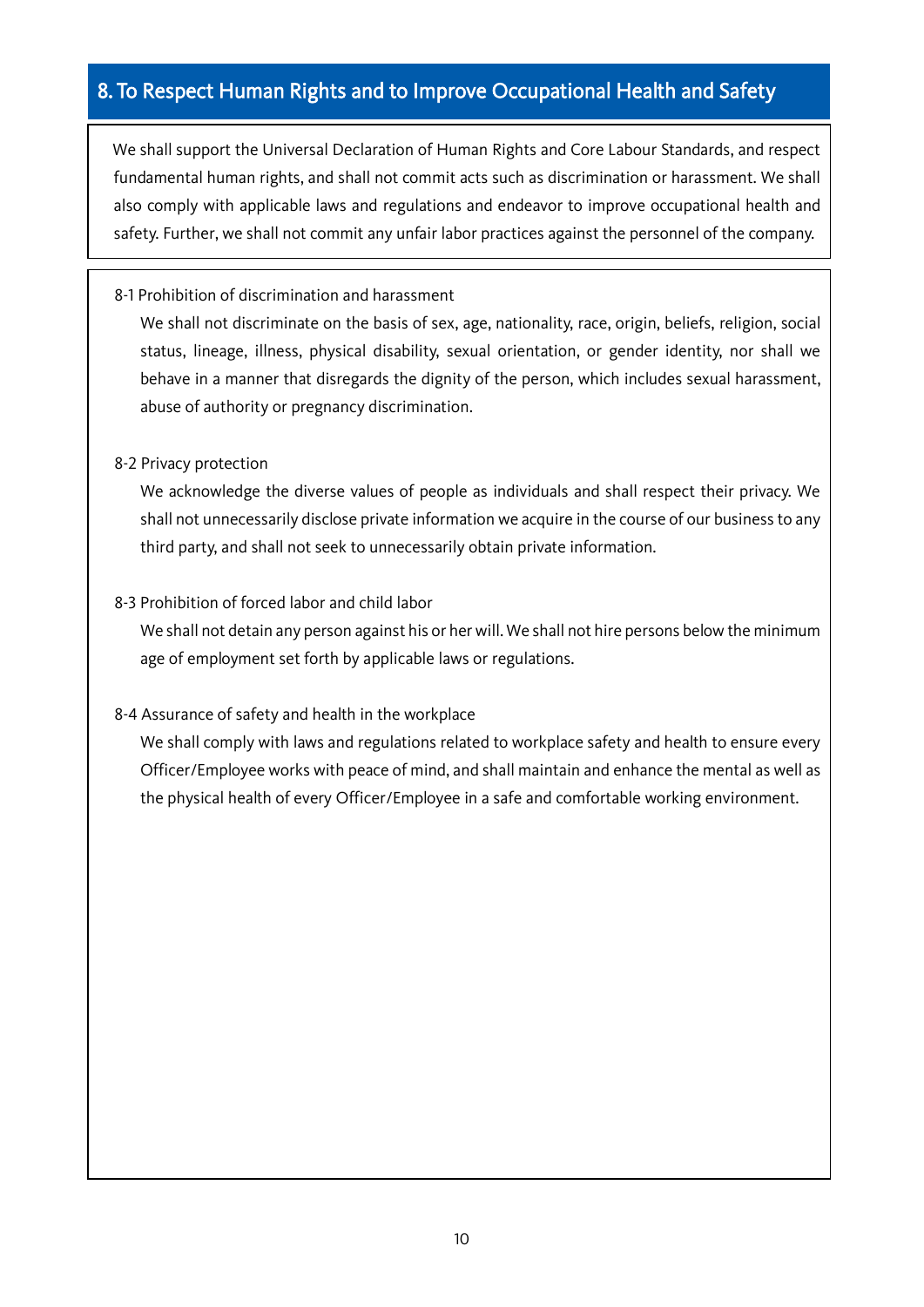# 9. Prohibition of Conflicts of Interest

I I I L ŗ I I I I I I I I I I I I I I I I I I I I I I I I I I I We shall not attempt to gain any personal profit in the performance of our duties, and shall not make any unauthorized use of our Group's assets, goods or information, nor shall we perform personal acts that may cause harm to the Group's business activities or reputation.

#### 9-1 Prohibition of insider transactions

Officers/Employees shall not conduct transactions such as selling or buying shares of our Group, or other companies known to them through our business relationships, by making use of undisclosed Material Information on our Group or other such companies, that comes to their knowledge in the course of conducting their business responsibilities.

## 9-2 Prohibition of use of company's assets for private purposes

Officers/Employees shall not appropriate the company's assets or goods without permission. Officers/Employees shall not without permission use the company's assets for personal or private purposes or for the benefit of third parties unrelated to the business.

## 9-3 Prohibition of use of the company name

Officers/Employees shall not attempt to gain personal profit, whether tangible or intangible, such as obtaining money, goods, services or other benefits, by making use of the reputation or fame of the Group or their company, or by using their job-related authority or position.

# 9-4 Prohibition of inappropriate information dissemination outside the company

 Group Companies' policies, positions or opinions. Officers/Employees shall not respond to an interview on the Group's business from the media without complying with the media relations policies or procedures of the Group. In addition, in case Officers/Employees make or post their own personal remarks or statements on any kind of media, including social media, such Officers/Employees shall take appropriate measures to make sure that such remarks or statements are clearly understood not to represent any of the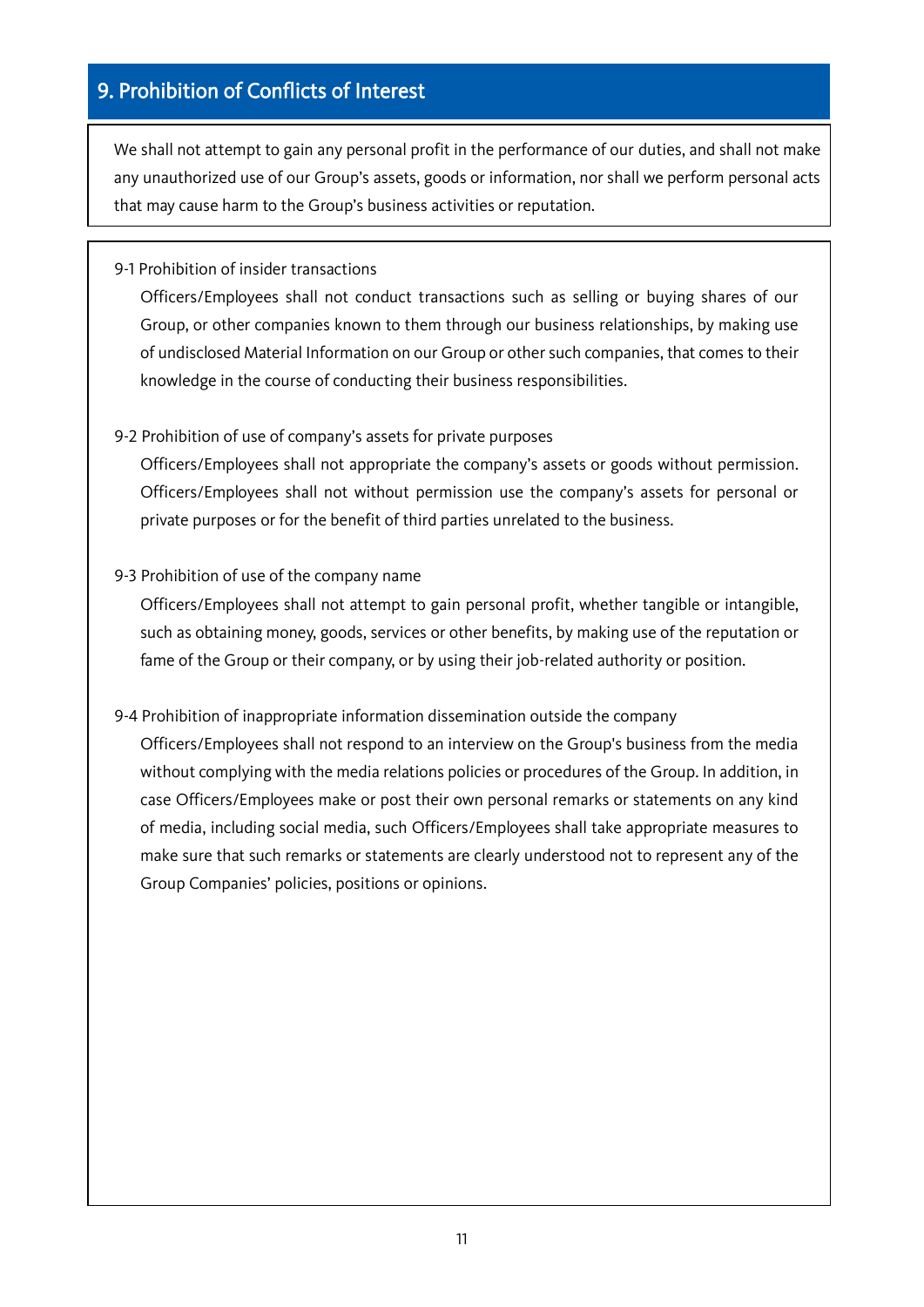9-5 Prohibition of holding multiple offices, holding multiple posts, and acts involving conflict of interest

Without obtaining the prior approval from the company, any Officer/Employee shall not concurrently hold office at or be in the employ of or consult for or serve as an officer of another business entity. Further, any Officer/Employee shall not engage in any kinds of personal activity which contradicts to the business of the company such as the transactions with the competitors pursuing the personal gain or profit. Especially in case any of the Officers is going to hold another concurrent position, such Officer shall abide by the applicable laws and regulations including Corporate laws and regulations and/or competition/anti-trust laws and regulations and shall not hold any officer position of other business entity concurrently and shall not conduct any business transaction which contradicts to the legitimate interest of the company or which is in conflict of interest of the company without obtaining the prior approval of board of directors of the company.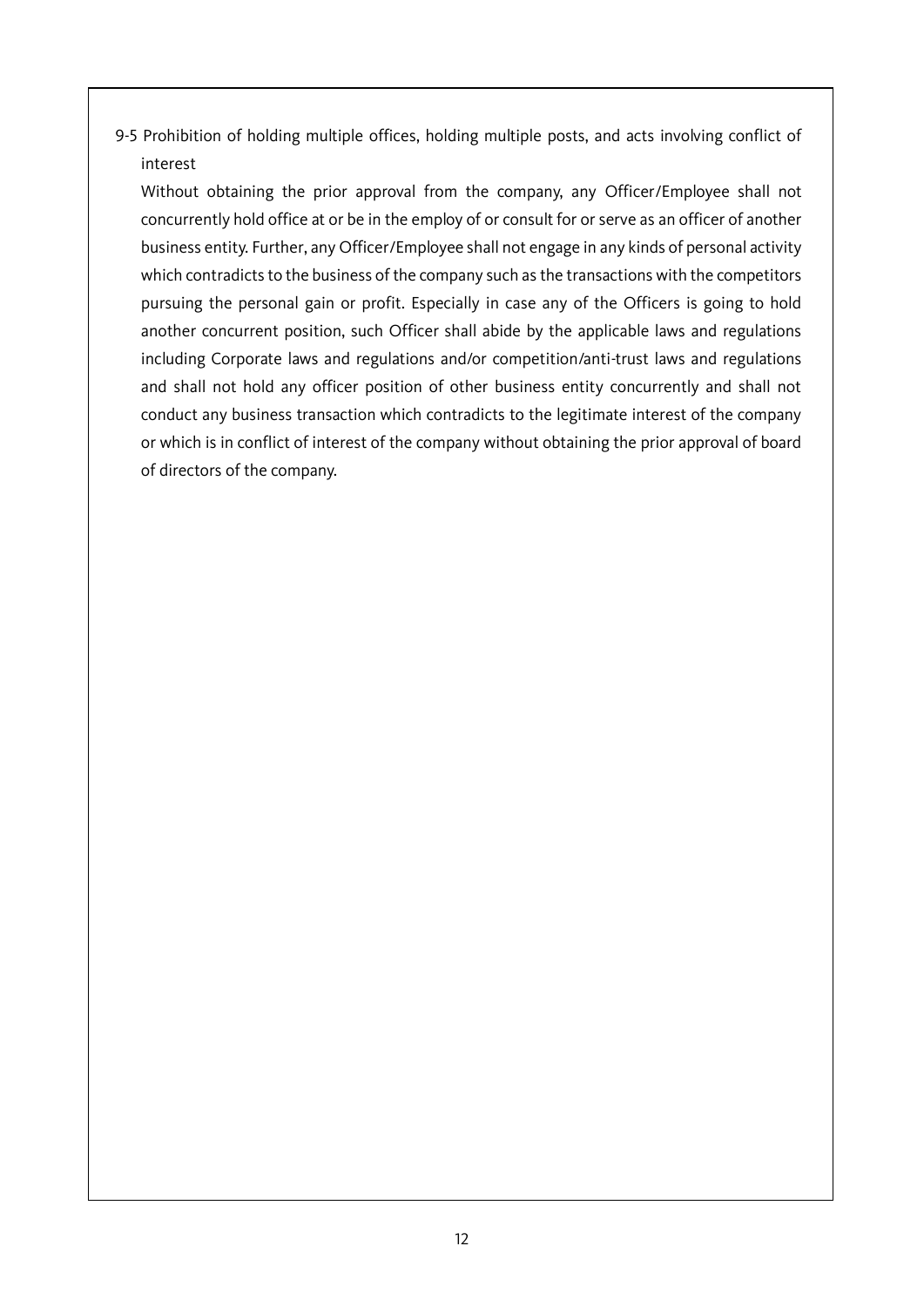# 10. To Maintain Sound Relationships with Society

 

> We shall comply with applicable laws and regulations related to anti-bribery statutes and comply strictly with applicable laws regarding making political donations. The company shall not be intimidated by antisocial activities, behavior and groups, nor maintain any relationship with them.

10-1 Prohibition of bribery and excessive entertainment

In giving or accepting entertainment or gifts, we shall limit such activities to the scope of socially accepted practices and comply with applicable anti-bribery and other laws and regulations.

10-2 Prohibition of inappropriate political donations/contributions

When making political donations/contributions to politicians or political bodies, all Officers/Employees shall comply with company policies, applicable laws and regulations. Further, no Officer/Employee may make a political donation in anticipation of any benefit or 'quid pro quo', including the acquisition or renewal of a business opportunity or an opportunity to access unpublicized information.

10-3 Elimination of engagement with antisocial powers or bodies

None of Officers/Employees shall have any relationship with antisocial powers or organizations, such as corporate extortionists and crime syndicates, who pose threats to the safety and good order of society ("Antisocial Powers"). When demands are received from Antisocial Powers, Officers/Employees shall remain steadfast and reject such demands without resorting to such means as financial settlement.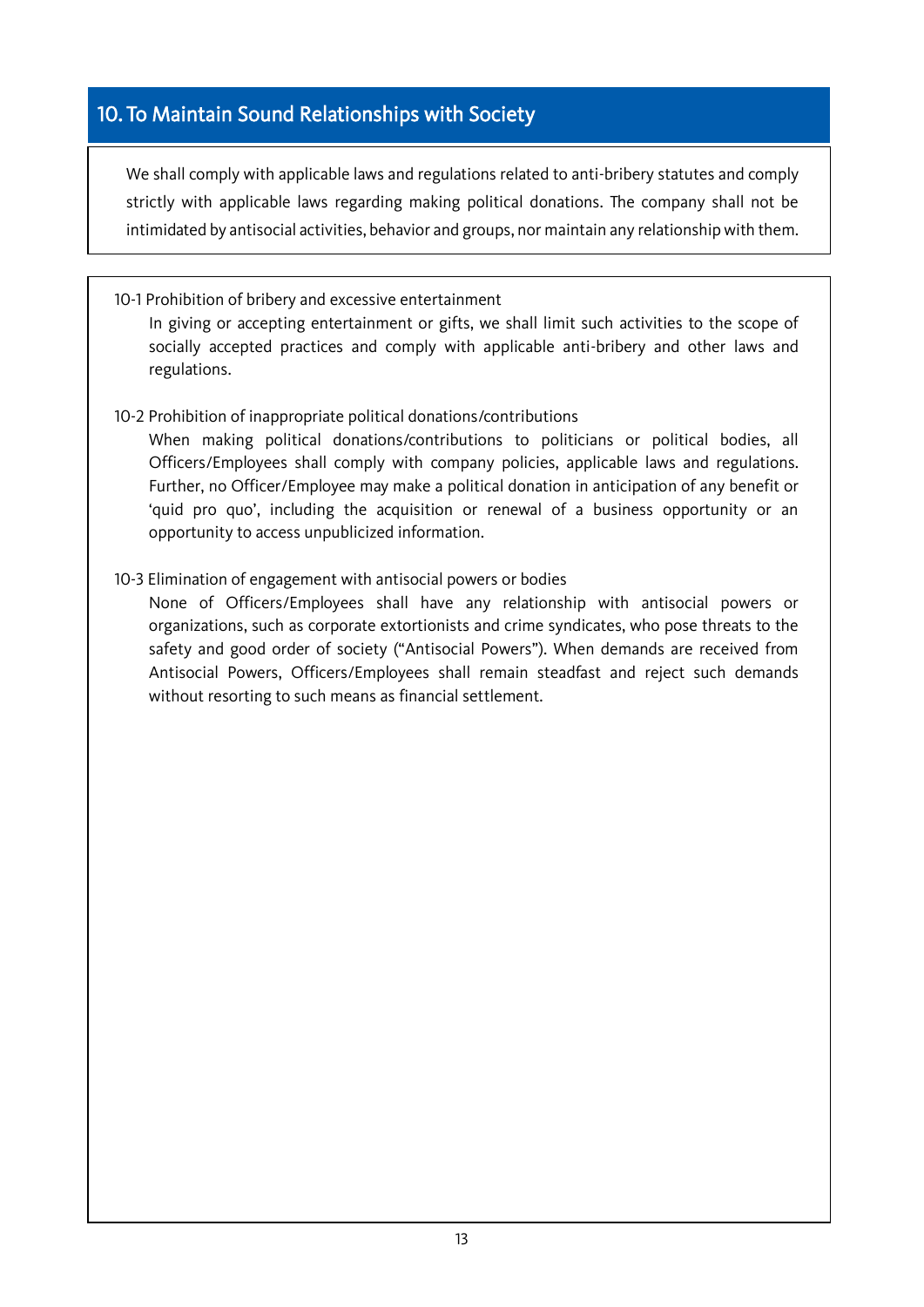# 11. To Preserve the Global Environment

I I I L Γ I I I I I I I I I I I I I I I I I I I I I I I I I I I We shall comply with environment-related laws and regulations, and respect the environment throughout our business activities, based on applicable laws and international standards, in an endeavor to preserve and improve the global environment.

11-1 Compliance with laws and regulations

Every Officer/Employee shall comply with environment-related laws and regulations, including applicable antipollution regulations and waste disposal rules, and endeavor to protect the environment and prevent ambient noise, vibration and contamination of air, soil, and water.

11-2 Environmentally-friendly business operations

When engaged in business operations, every Officer/Employee shall pay attention to the impact on the environment based on environment-related international standards, and shall promote activities that address such issues as reduction of greenhouse gas, recycling, and waste reduction, in an endeavor to enhance the global environment through activities to address global climate change.